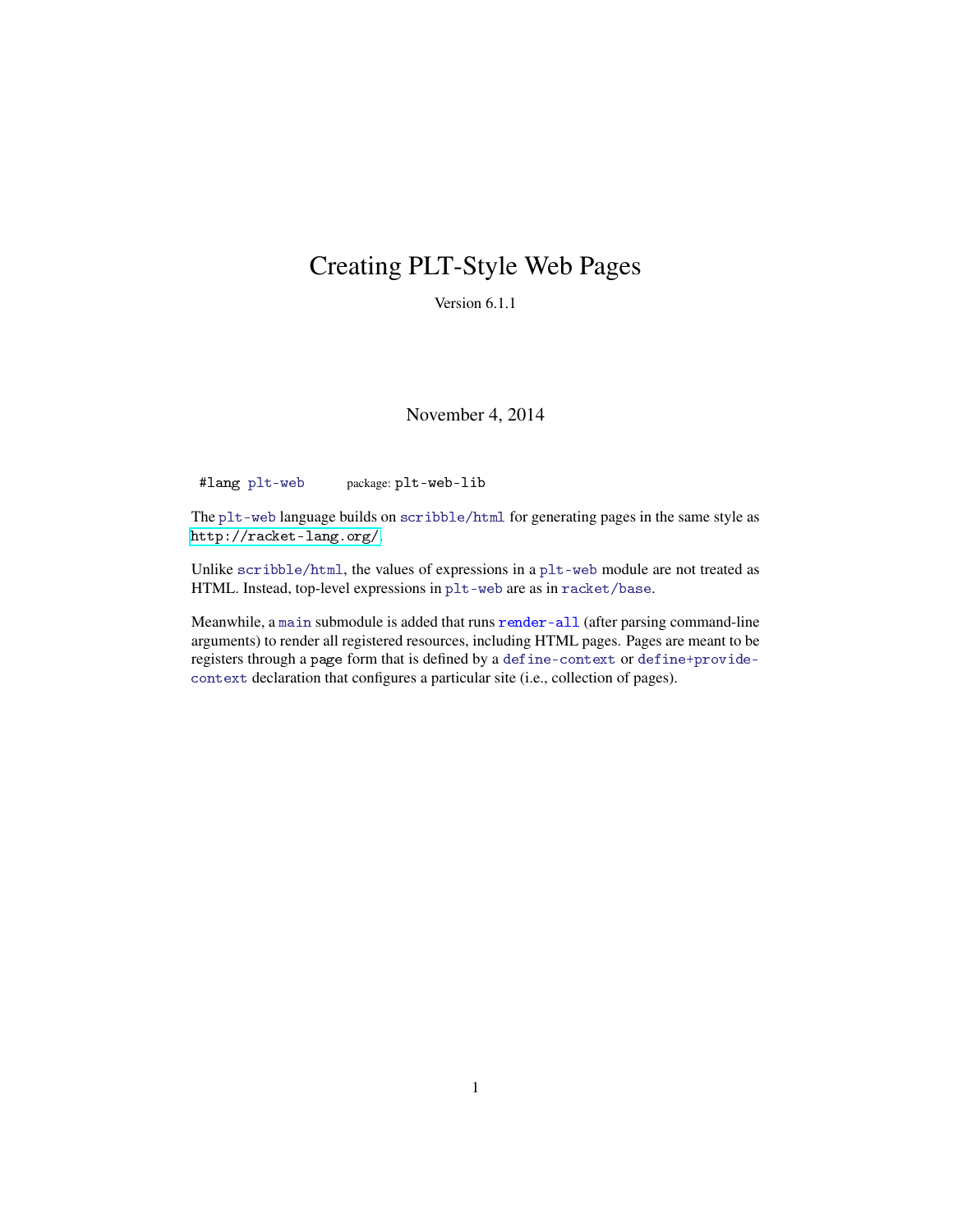#### 1 Configuring a Site

A site is identifiers by a relative directory path, which determines where the site's content is generated. For a non-local build, the relative directory is mapped to a destination URL via url-roots.

```
(site dir
     [#:url url
      #:always-abs-url? always-abs-url?
      #:generate? generate?
      #:share-from share-from
      #:page-style? page-style?
      #:page-headers page-headers
      #:meta? meta?
      #:robots robots
      #:htaccess htaccess
      #:navigation navigation]) \rightarrow site?
  dir : path-string?
 url: (or/c string? #f) = #falways-abs-url? : any/c = #t
 generate? : any/c = #t
 share-from : (or/c \text{ site? } #f) = #fpage-style?: any/c = #t
 page - headers: outputable/c = null
 meta? : any/c = page-style?robots : (or/c #f #t outputable/c) = #t
 htaccess : (or/c #f #t outputable/c) = #t
 \textit{navigation} : (listof outputable/c) = null
```
Creates a value that represents a site.

If  $url$  is not #f, then it will be registered to  $url$ -roots for a build in web mode (as opposed to local mode) and recorded as the target for dir in a "sites.rktd" file when building in deployment mode.

If always-abs-url? is true (the default), then  $url$  is registered with a 'abs flag, so that (in deployment mode) references within a site are relative to the site root, as opposed to relative to the referencing resource.

If generate? is  $#f$ , then resources for the site (such as icons or CSS files) are not generated.

If share-from is a site, then resources generated for the site (such as icons or CSS files) are used when as possible for the new site.

If page-style? is true, HTML pages generated for the site include content to set the style of the overall page. Otherwise, only sufficient resources and content are included to specify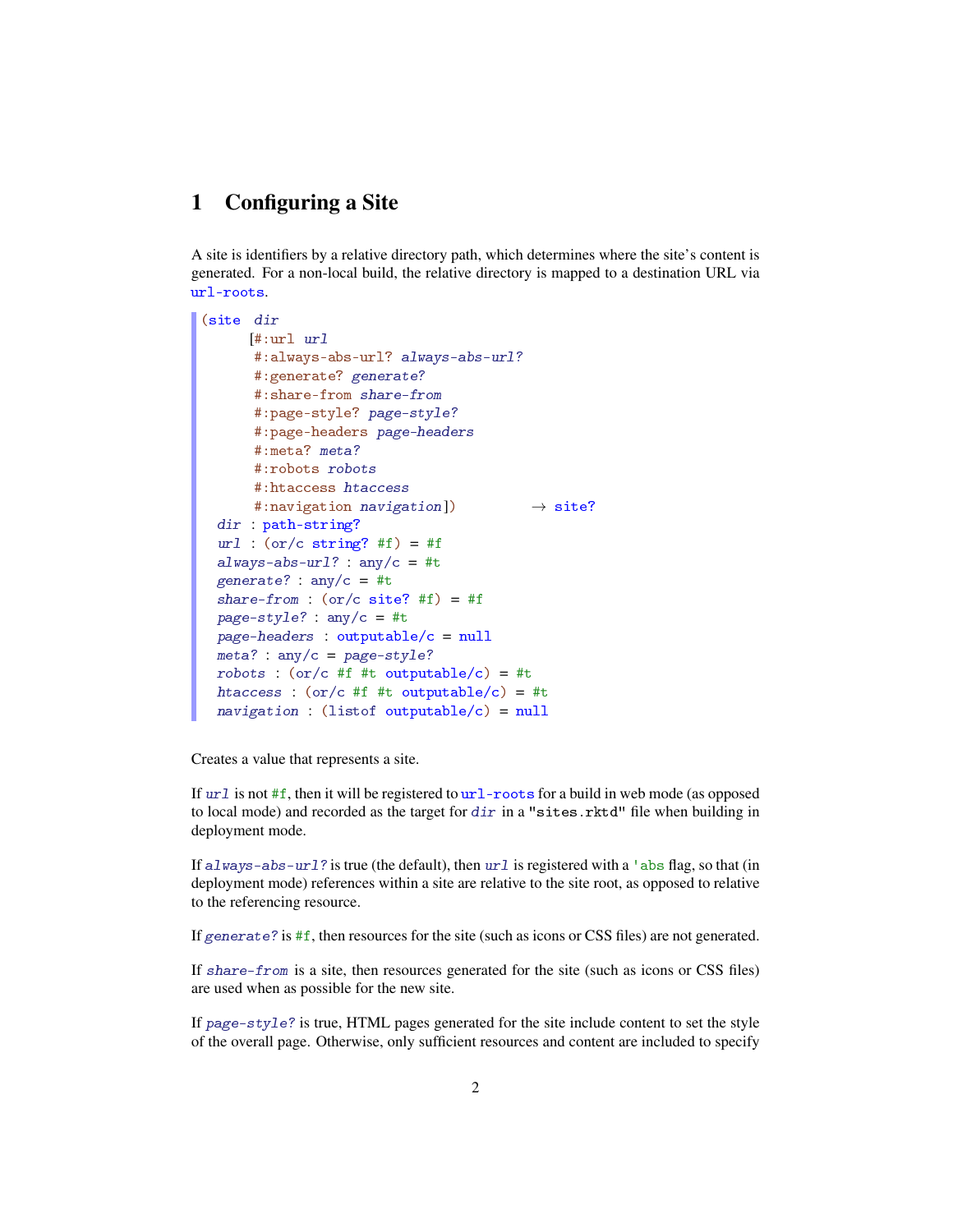the style of the PLT web-page header (i.e., a bar with the Racket logo).

The page-headers argument provides content for the header of any HTML page generated at the site via page or page\*.

If meta? is true, then ".htaccess", "robots.txt", and similar files are generated for the site. The robots and htaccess arguments determine robot and access information included by the default resource-mapping function. A  $#t$  value enables normal access, a  $#f$ value disables access, and any other value is used as the corresponding specification.

The navigation argument determines content (usually links) to be included in the PLT header. Currently, up to four such links are supported.

```
(site? v) \rightarrow boolean?v : any/c
```
Returns #t if v represents a site, #f otherwise.

(site-dir s)  $\rightarrow$  path-string? s : site?

Extracts the destination directory of s.

```
(site-css-path s) \rightarrow outputable/cs : site?
```
Extracts a reference to a CSS resource for HTML pages at site s.

```
(site-favicon-path s) \rightarrow outputable/c
   s : site?
```
Extracts a reference to a "favicon.ico" file for the site s. The result is #f if meta-file resources are not generated for the site.

```
(site-navbar s) \rightarrow outputable/cs : site?
```
Generates HTML for the banner on HTML pages at the site s.

```
(site-navbar-dynamic-js s) \rightarrow outputable/cs : site?
```
Generates a JavaScript definition of a AddNavbarToBody function, which adds a banner dynamically to the current page for a page at site s.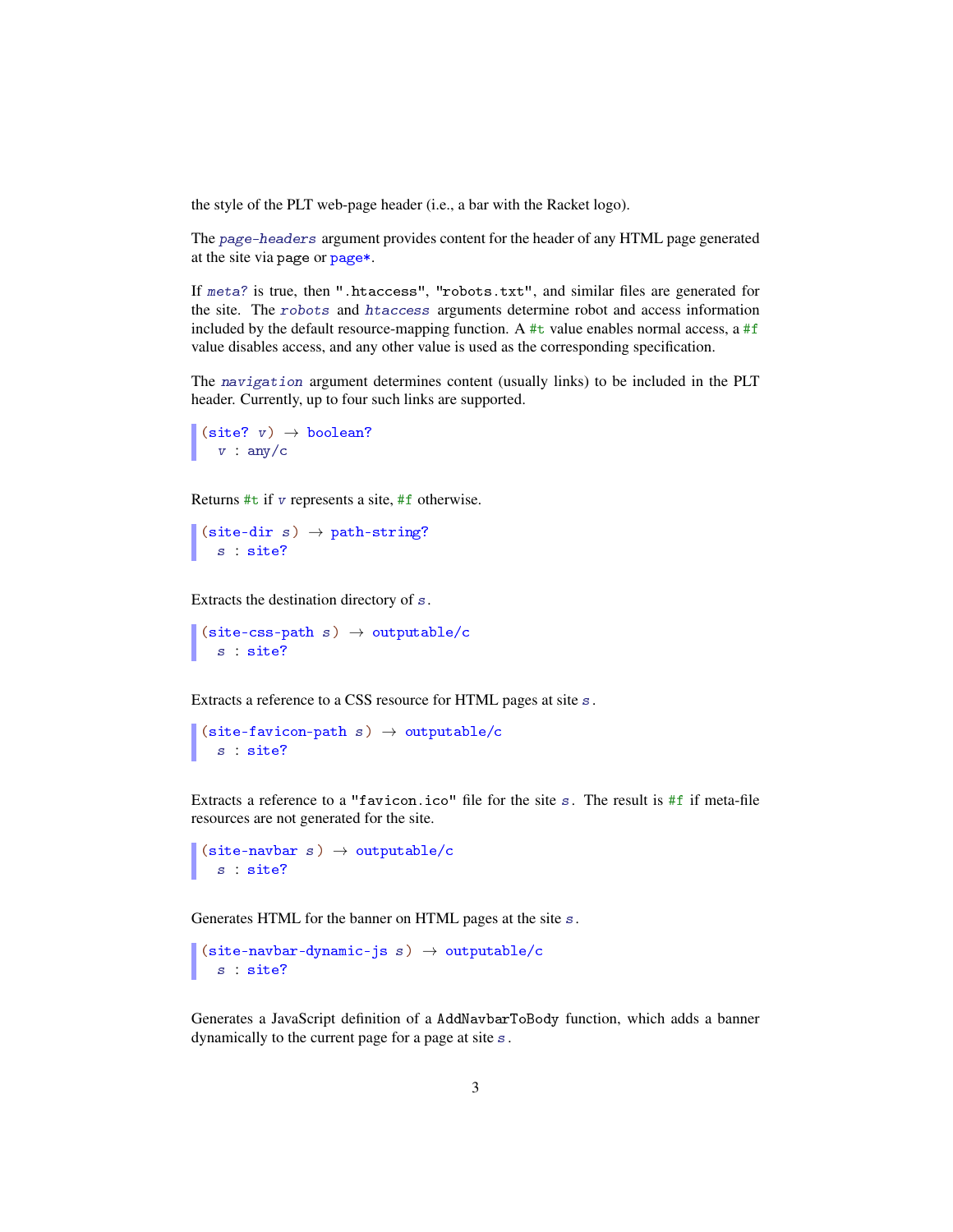#### 2 Creating Site Content

```
(page keyword-arg ... form ...)
keyword-arg = keyword expr
Equivalent to (\text{page*}~keyword-arg . . . . (lambda ()~(begintext{text} ~form . . . . ))).(page* #:site s
        [#:html-only html-only?
        #:id id
        #:file file
         #:title title
         #:link-title link-title
        #:window-title window-title
         #:width width
         #:description description
         #:extra-headers extra-headers
         #:extra-body-attrs body-attrs
         #:referrer referrer
         #:part-of part-of]
         content) \rightarrow outputable/c
   s : site?
  html-only? : any/c = #f
   id : path-string? = #f
   file : (or/c path-string? #f) = #f
   title : string? = (... id)link-title : outputable/c = title
   window-title : string? = (string-append "Racket: " label)
   width : (or/c #f 'full outputable/c) = #f
   description : string? = #f
   extra-headers : outputable/c = #fbody-attrs : outputable/c = #freferrer : (string? outputable/c ... . -> . outputable/c)
             =\frac{(\lambda \text{ (url . content})}{(\lambda \text{ herf. unl (if }(a href: url (if (null? content) linktitle content)))
   part-of : (or/c #f symbol?) = #fcontent : outputable/c
```
Registers an HTML page as a resource (via resource) and returns a value that can be used to refer to the page within another resource, assuming that  $h \text{ } t m l$ -only? is #f. If  $h \text{ } t m l$ only? is true, then the result represents HTML for the page, instead of a way to reference the page, and no resource is registered.

The page is generated as part of the site  $s$ , and either an id or  $file$  must be provided to identify the page within the site. Furthermore, either id or title must be provided to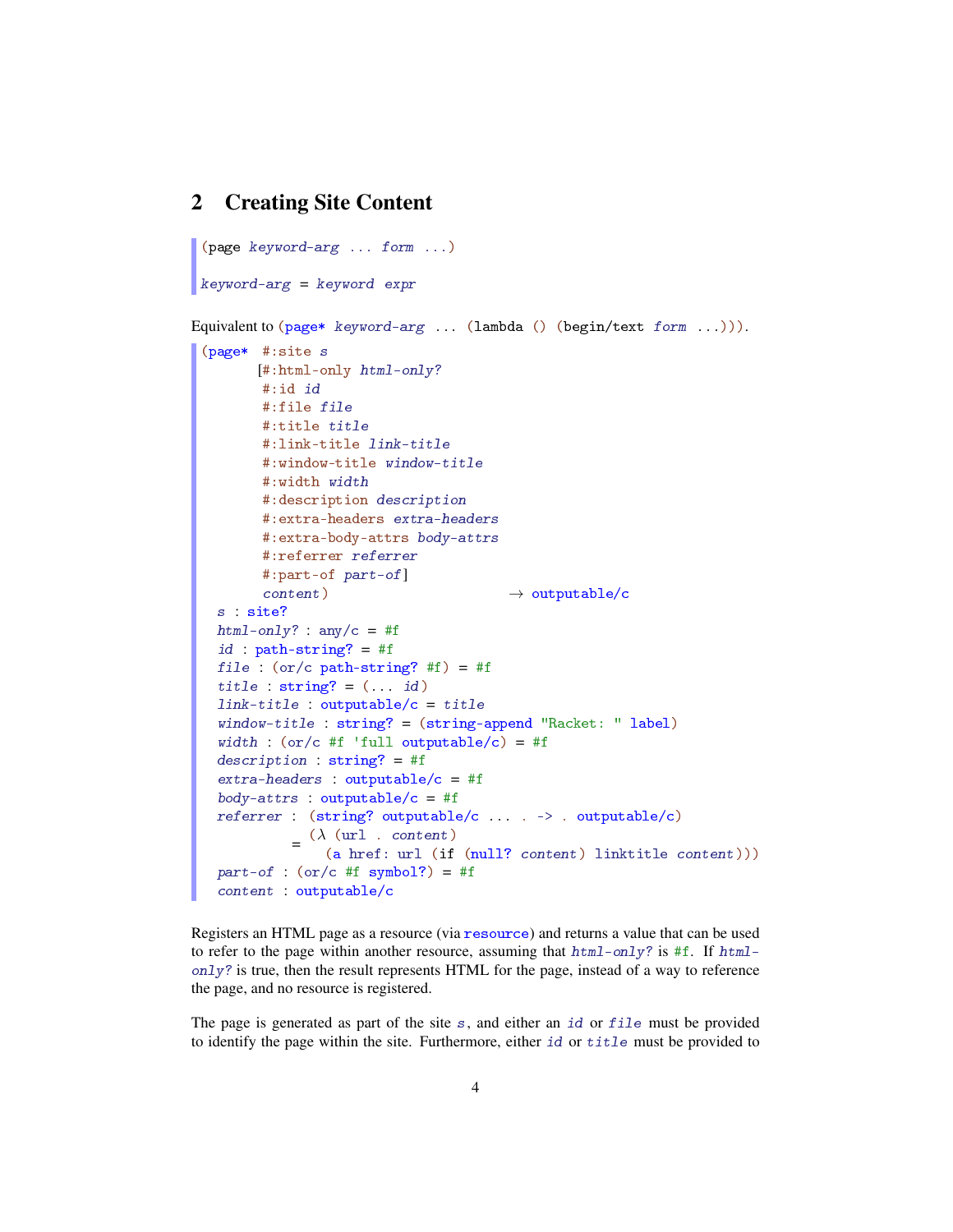determine the page's title.

The link-title and window-title arguments control separate the title of the page as used by references and for the page as viewed.

The width argument determines the page wide: #f is the default, 'full is full width, and any other value is used as a CSS width.

The description argument provides a meta tag for the page.

The part-of argument determines where the page resides in a larger site when the layout uses a global navigation bar (but the current format does not use a navigation bar in that sense).

```
(plain keyword-arg ... form ...)
keyword-arg = keyword expr
```
Equivalent to  $(\text{plain} * \text{ keyword-arg} ... (\text{lambda} () (\text{begin} / \text{test} from ...))).$ 

```
(plain* #:site s
        [#:id id
         #:suffix suffix
         #:file file
         #:referrer referrer
         #:newline newline?]
         content) \rightarrow outputable/cs : site?
 id : path-string? = #f
 suffix : (or/c #f string?) = #ffile : (or/c path-string? #f) = #f
 referrer : (string? outputable/c ... . -> . outputable/c)
            =\frac{(\lambda \text{ (url . content})}{(\lambda \text{ length . run } t)}(a href: url (if (null? content) linktitle content)))
 newline? : any/c = #tcontent : outputable/c
```
Like page\*, but for a resource that is a plain file.

```
(copyfile #:site s src [dest]) \rightarrow outputable/c
 s : site?
  src : path-string?
  dest : string? = (basename src)(symlink #:site s src [dest]) \rightarrow outputable/c
 s : site?
 src : path-string?
 dest : string? = (basename src)
```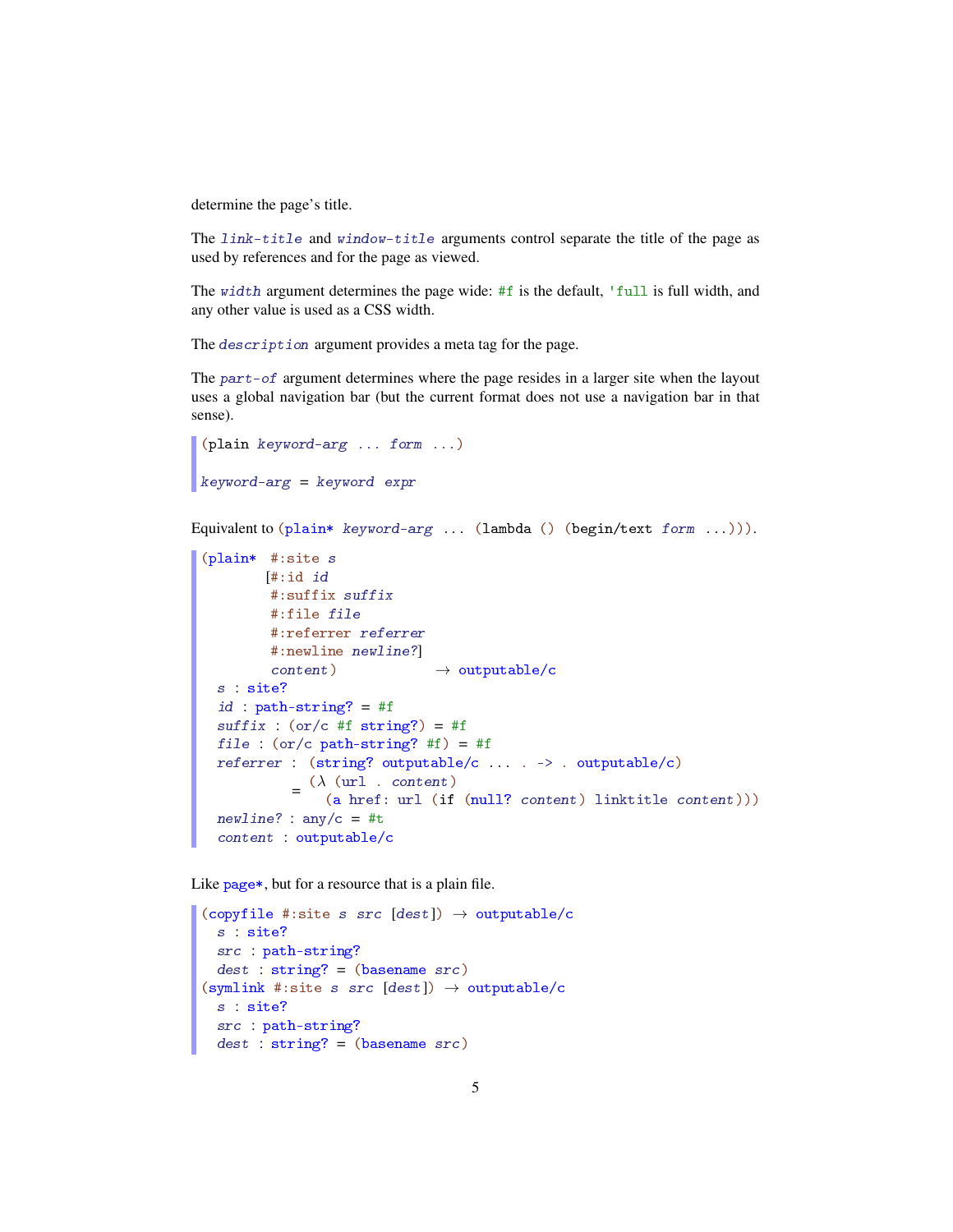Registers a resource that is either a copy of a file or a symbolic link, returning a value that can be used to reference the resource.

```
(make-indexes s
               dir
              [#:depth depth
               #:use-dir? use-dir?]) \rightarrow void?
 s : site?
 dir : (or/c 'same relative-path?)
 depth: (or/c #f exact-nonnegative-integer?) = #fuse-dir? : ((or/c \text{ 'same relative-path?}) . -> . any/c)
           = (lambda dir) #t)
```
Uses index-site and index-page to register an "index.html" file for every directory within  $dir$  (relative to the current directory) that does not have an "index.html" file already. If depth is not #f, then subdirectories are explored at most depth layers deep. The use-dir? predicate is called for each directory to determine whether the directory's subdirectories are traversed.

The generated index files are registered for the site s at destinations that correspond to treating the current directory as the site root.

```
(index-site? v) \rightarrow boolean?v : any/c(index-site site) \rightarrow index-site?site : site?
(index-page isite
              path
             content
             [\text{\#:html-only? <math>html-only?] \rightarrow outputable/c
 isite : index-site?
 path : (or/c 'same relative-path?)
  content : (listof (cons/c path-string? (or/c exact-integer? 'dir)))
 html-only? : any/c = #f
```
The index-page function registers an individual "index.html" file (or returns its content if html-only? is true) for the given index site, where an index site is created once for a given site (to register support resources, such as icons). The "index.html" file is generated for the subdirectory indicated by path. The index file lists the content specified by content, where an integer corresponds to a file size and  $\frac{d}{dx}$  indicates a directory.

```
(call-with-registered-roots thunk) \rightarrow anythunk : (-) any)
```
Calls thunk with url-roots set to a mapping for registered sites.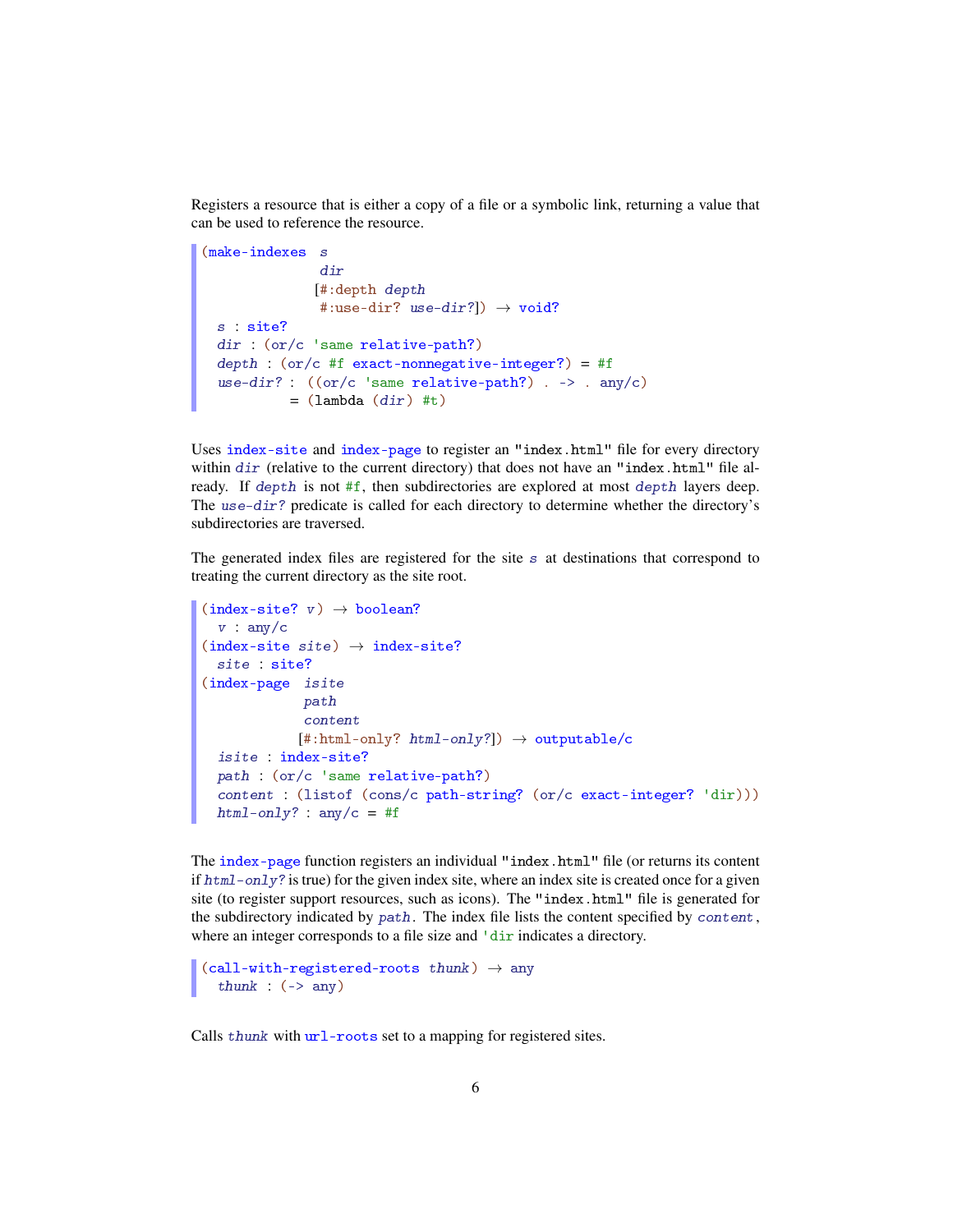### 3 Generating Site Content

To generate web pages from a plt-web module, run the module, typically with a -o flag to specify the output directory. For example, if "pages.rkt" is the module, then

racket pages.rkt -o /tmp/pages

builds the output to a "/tmp/pages" directory.

The command-line flags are recognized by the main submodule that is introduced by pltweb:

- -w or --web Build output in *deployment mode*, where references within a top-level site use relative paths or site-relative paths (that start with  $\mathbb{Z}$ ), while references across top-level sites use absolute URLs. This mode is the default.
- -l or --local Build output in local mode using "file://" URLs between toplevel sites and relative paths within a site.
- -r or --relative Build output in local-relative mode, where all references use relative paths, exploiting the fact that sites are rendered in adjacent directories within the output directory. (You may need to deal with an occasional manual selection of "index.html" when viewing relative output.)
- $\sim$   $\langle$  *dir* $\rangle$  or --output  $\langle$  *dir* $\rangle$  Writes output to subdirectories of  $\langle$  *dir* $\rangle$ , which defaults to the current directory. All existing files and directories within  $\langle \text{dir} \rangle$  will be deleted. As a safety check, the destination directory must overlap with any installed package directory.
- -f or --force Overwrite files in the destination directory.
- +e  $\langle path \rangle$  or ++extra  $\langle path \rangle$  Require the module  $\langle path \rangle$  before running buildall. This flag can be used multiple times.